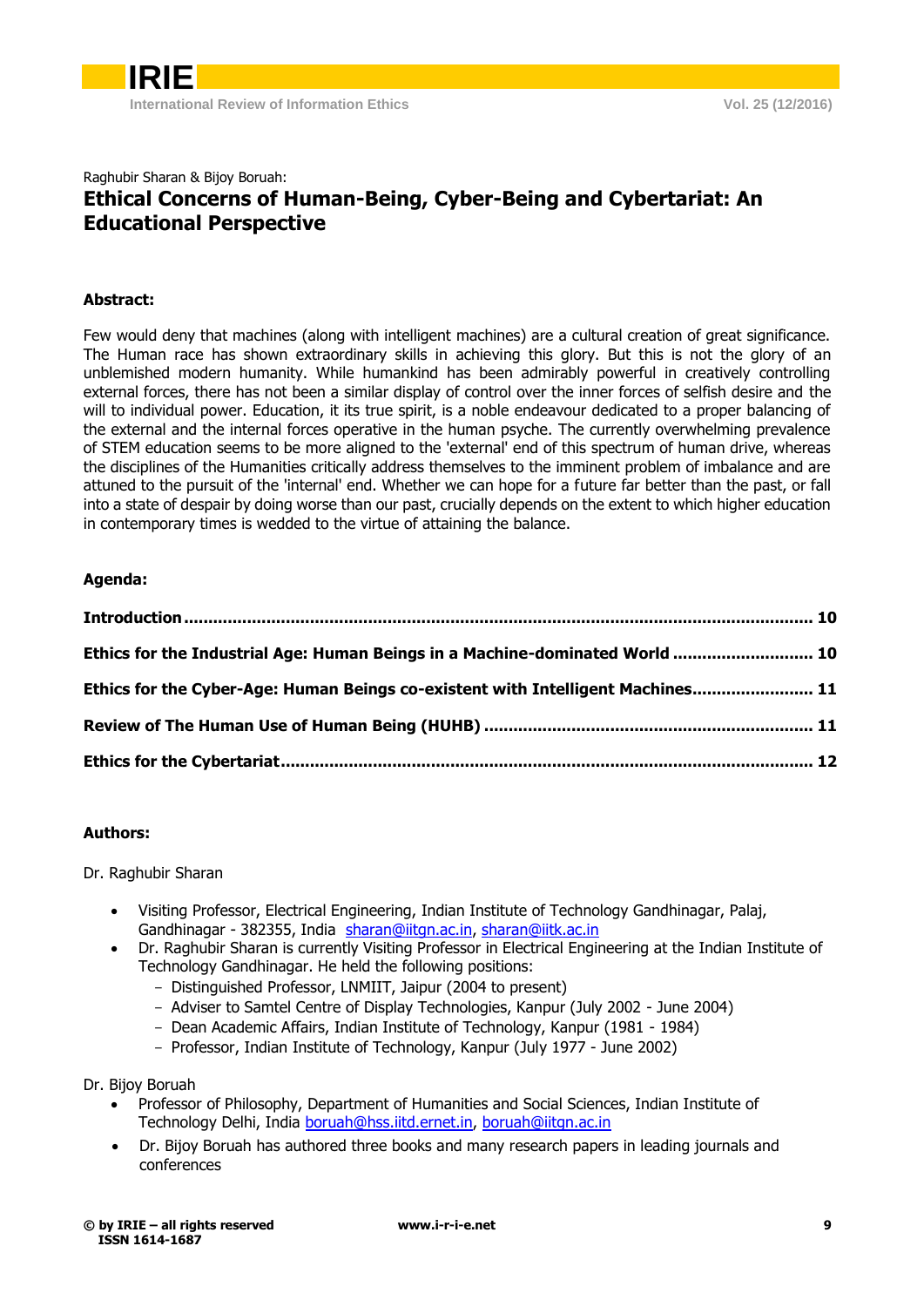## <span id="page-1-0"></span>**Introduction**

This article draws its primary inspiration from the following thoughts which are part of the Nobel Lecture of Bertrand Russell in 1950 and later published as book (Russell, 1954) .

- I cannot bring myself to believe that the human race, which has in some directions shown such extraordinary skill, is in other directions so unalterably stupid as to insist upon its own torment and destruction.(Russell, 1954, p. 148)
- Our age is gloomy, but perhaps the very fears that it inspires may become a source of wisdom. *(ibid.)*
- If this is to happen, mankind must, throughout the dangerous years to come, avoid yielding to despair, and keep alive the hope of a future far better than anything in the past. **(**ibid.)

This hope of a 'future far better than anything in the past'**,** which was expressed in 1950s, was contingent upon the acceptance of some ethical imperatives for human beings, which were systematically documented in "Human Society in Ethics and Politics" (Russell, 1954). Although it is desirable to take stock of the cross-currents of various developments of the human situation in the last six decades, it is not possible to undertake such a vast task within the scope of such an article. Narrowing the scope of this topic, we therefore want to focus our attention on certain educational issues concerning the learning and teaching of ethics for human-being, cyberbeing and 'cybertariat'.

## <span id="page-1-1"></span>**Ethics for the Industrial Age: Human Beings in a Machine-dominated World**

An engineer, being a human agent endowed with moral responsibility, is expected to create a harmonious balance between the role of being a professional and that of being a citizen amongst his or her conspecifics. However, there appears to be a possibility of imbalance in this very relationship: while there is a professional demand or pressure for action for profit, there is the contrary demand for action to be governed by principles of social justice and moral worthiness. Various moral theories like utilitarianism, deontology and virtue ethics have been proposed as ways if the desired balance is to be achieved. This academic and ideological effort has been affirmatively responded to by industrial and other business corporations, which have systematically set up Corporate Social Responsibility (CSR) units in a bid to achieve the said balance.

What is crucial to the question of desired balance is the spirit in which the project of CSR is pursued. It would be a deplorable hypocrisy if CSR is viewed as a state-legislated obligation to be met, while keeping the motive of corporate profit independent of moral consideration and reckoned as the ultimate goal. The ethics of CSR must instead be a self-legislated moral obligation, and the spirit driving this moral self-legislation is the deep sympathy with the humanity in abject poverty.

In other words, the 'real caution to be exercised throughout the dangerous years to come**'** is seriously to attend to the welfare of the section which is described by Mahatma Gandhi as 'the very bottom [that is] often hidden' from our view. This cautionary thought and moral concern has been the preoccupation of great thinkers and leaders both in the West and in the East. It is precisely an appalling lack of concern for the plight of the people hidden at the bottom line that makes the issue of industry-academia intersection very significant. This is where the undesirable imbalance becomes a matter of ethically motivated critical social discourse.

While this imbalance and the critical social discourse in which it is addressed constitutes the vital background of our discussion in this paper, the task here is not to dwell on it at the general level. Rather, our task is restricted to some contemporary ethical discussions on the nature and status of Cyber Beings.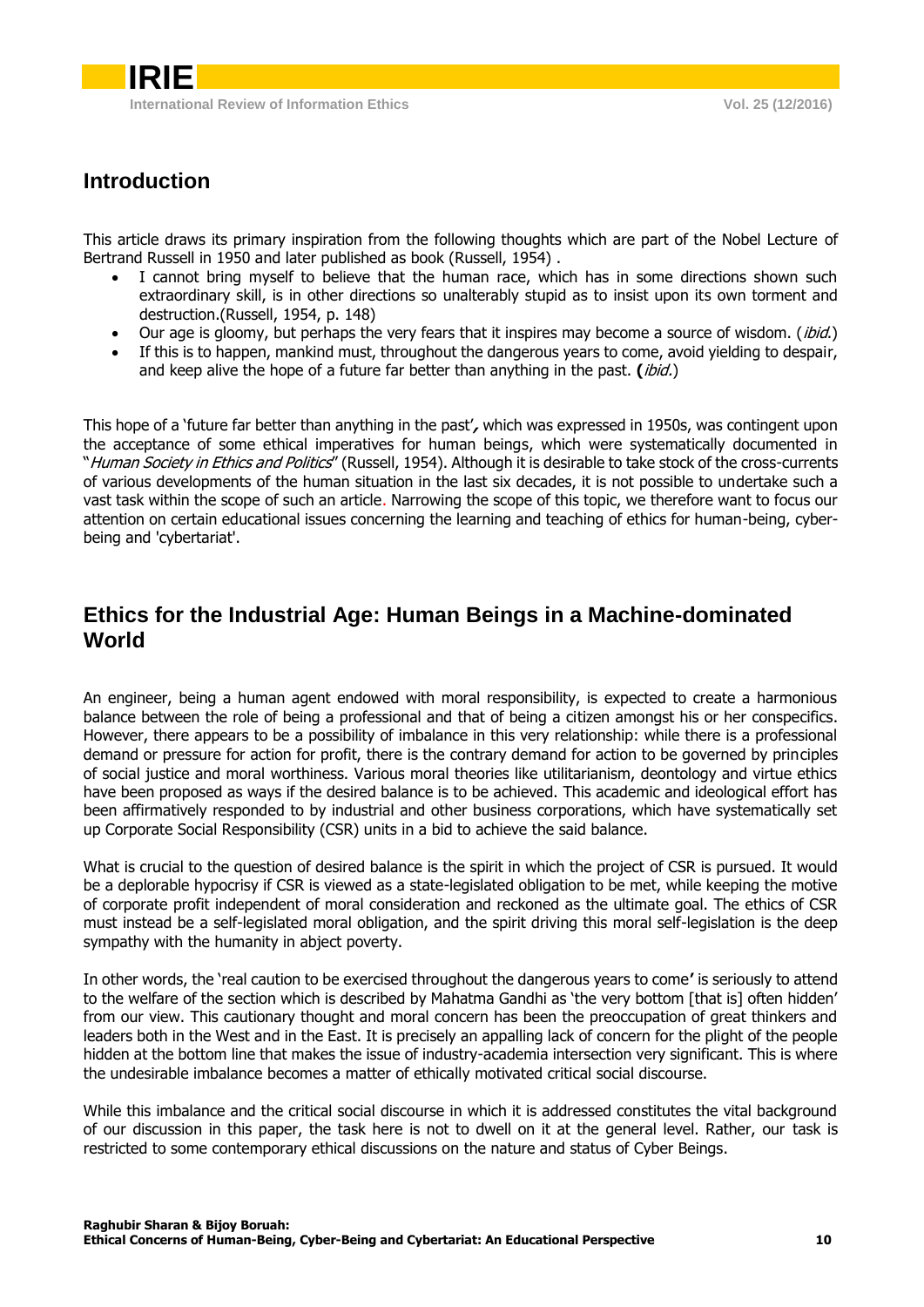# <span id="page-2-0"></span>**Ethics for the Cyber-Age: Human Beings co-existent with Intelligent Machines**

1. Signals of shift from the Industrial (machine) Age to the Cyber (intelligent machine) Age had already started appearing in the early 1950s. Bertrand Russell was engaged with ethical concern of human beings caught up in the machine-dominated Industrial Age. Norbert Wiener had started critically reflecting on the ethical concerns of a society where human-beings and intelligent machines would coexist. Wiener documented his views in his book The Human Use of Human Beings in 1950/1954.

2. About six decades later, Terrell Bynum closely looked at developments in Information and Computer technology and summarized the developments to make a case for the introduction of a new discipline of Information and Computer Ethics. Bynum reorganized the ethical principles (first enunciated by Norbert Wiener) to be followed in Cyber Society. (Bynum, 2015). This aspect is very much part of the overall concern of this paper and builds on an earlier attempt (Dhariwal et al, 2010).

Wiener noted in 1950/54 that the moral discourse prevalent in the industrial age, in which man and machine had learnt to coexist, was based on the following principles:

- **1. The Principle of Human Freedom and Justice**
- **2. The Principle of Human Dignity**
- **3. The Principle of Compassion and Benevolence**

Wiener then suggested that these principles should continue to be the guiding principles in the Information Age as well, where man and very intelligent machines would be coexisting. Bynum revisited these principles after six decades of experience of the Information Age and reformulated Wiener's Principles as follows (Bynum 2001/2015):

**The Principle of Freedom**: Justice requires "the liberty of each human being to develop in his freedom the full measure of the human possibilities embodied in him".

**The Principle of Equality:** Justice requires 'the equality by which what is just for A and B remains just when the positions of A and B are interchanged'.

**The Principle of Benevolence**: Justice requires 'the existence of a good will between man and man that knows no limits short of those of humanity itself'.

**The Principle of Minimum Infringement of Freedom**: 'What compulsion the very existence of the community and the state may demand must be exercised in such a way as to produce no unnecessary infringement of freedom'

These four principles embody Wiener's ethical theory so far as the new information age is concerned. In an age of increasing interference with human freedom and dignity and thus with human flourishing, it is imperative that the human society be morally committed to increasing human happiness rather than decreasing it.

## <span id="page-2-1"></span>**Review of The Human Use of Human Being (HUHB)**

Norbert Wiener, the author of this book, had the reputation of being an extraordinary human being: a child prodigy, Harvard PhD at 18, mathematician with great insight in engineering, creator of science of Cybernetics and a concerned human-Being. This book, HUHB, is concerned with how Man could and would relate to the newly emerging and proliferating technologies in the decade of 1940s. Though written in 1950 (and again in 1954 due to certain events), it continues to be relevant in the context of teaching, learning and practicing ethics in the Cyber and Information age.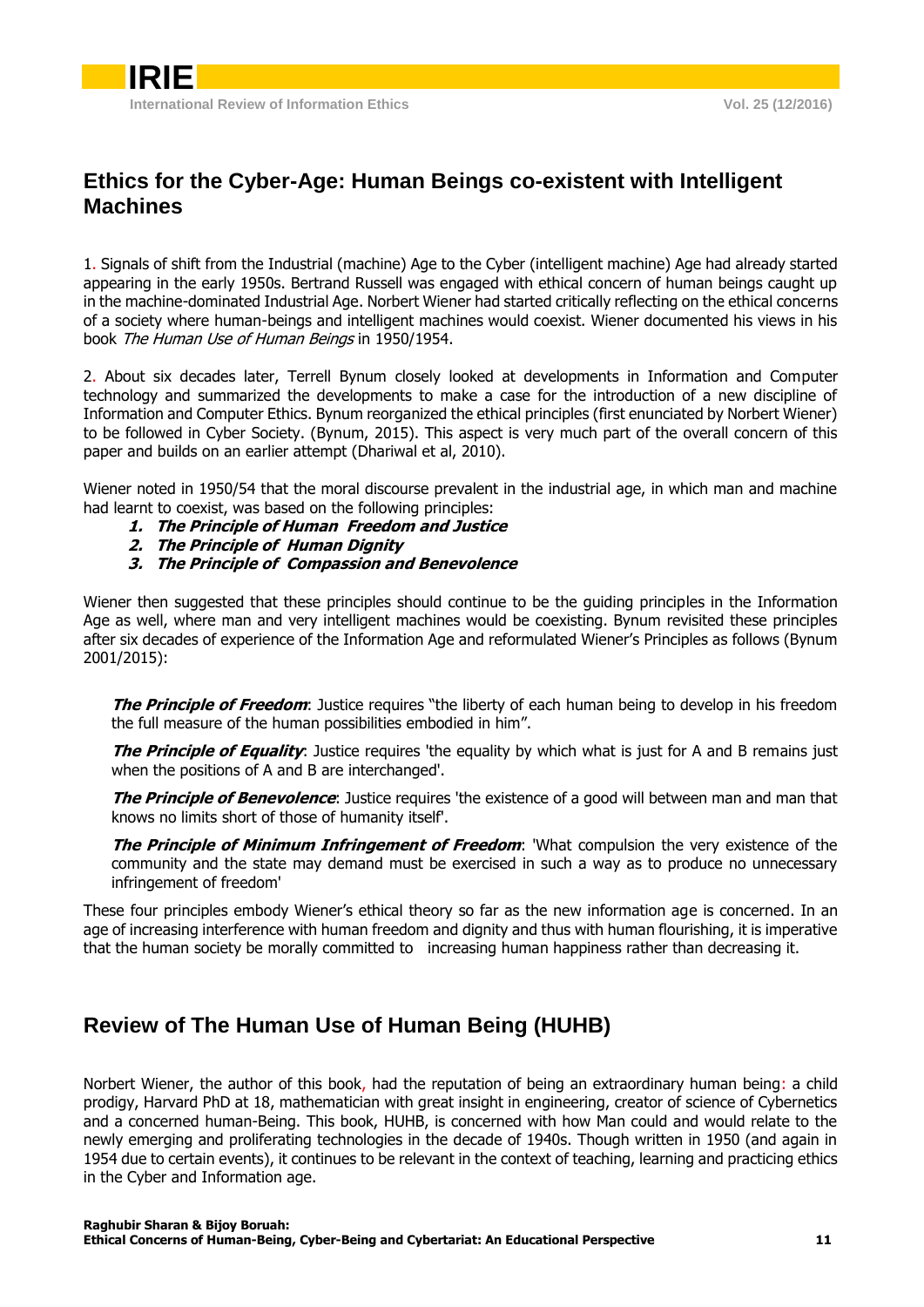Wiener's main program of inquiry was aimed at extending the use of concepts and techniques of proven value in the physical sciences and technologies to (i) the life sciences and eventually to (ii) the social sciences, or the study of society.

Let us keep in mind that HUHB is not a tightly reasoned, unified treatise. At best, it a collection of personal essays tied together a bit loosely by a set of common concepts and metaphors prevalent in 1950. But whoever pioneers the making of a new discipline like Cybernetics, or introducing a new concept like Information, is quite likely to write something up in a somewhat random and unfinished way. Indeed, the same thing can very well be said about Carnot's book in which he introduced the discipline of Thermodynamics and the idea of Entropy. This work had seen the light of the day during the decade 1820. The idea of Entropy had become clear and well-entrenched by the decade of 1940, and by then Thermodynamics also came to be accepted as a proper engineering discipline. By making innovative use of the ideas of Entropy and Feedback, Wiener so extends both these ideas as to formulate the concept of Information and thereby introduces the new discipline of Cybernetics.

Since this enterprise of conceptual innovation is so very promptly undertaken and impressive headway made, it is no wonder that the whole program looks so tentative and exploratory. But what is even more remarkable is the clarity with which the moral and social repercussions of cybernetics and information are documented by Wiener even at this nascent stage. The summary of this by Bynum (2015) and by Dhariwal et. al. (2010) has already been mentioned in Section 3.

In HUHB, Wiener has reformulated many biological and social problems so that they can be modeled in engineering terms and thus made ultimately tractable to their mathematical representation in the language of the Industrial Age. However, the impressive breakthrough made in this direction of a mathematicalcomputational re-understanding of human phenomena must be viewed with circumspection. One must beware of the possibility of distorting the complex nature of human problems and human understanding under the magical spell of mathematical-formalist construal of such problems. That the human element is not compromised or lost sight of is a cautionary signal that must be properly attended to in such a venture. This is a social and intellectual responsibility that has been a difficult burden to Wiener's program, and it has created many difficulties in the way of a proper appreciation of HUHB. The following passage quoted from the chapter "Progress and Entropy" of HUHB provides us with a clear impression of the flavour of Wiener's thinking:

Feedback is the property of being able to adjust future conduct by past performance. Feedback may be as simple as that of common reflex, or it may be a higher order feedback, in which past experience is used not only to regulate specific movements but also whole policies of behavior. Such a policy feedback may, and often does, appear to what we know under an aspect as a conditioned reflex, and another as learning. (Wiener, 1950, p. 33)

## <span id="page-3-0"></span>**Ethics for the Cybertariat**

Thus far we have been concerned with the way ethical principles have evolved in the Industrial Age and then in 'Cyber and Information' Age. In the present section we take up the issue of difficulties involved in actual acceptance and enforcement of these principles in contemporary society.

What really complicates the ethical scenario in the Information Age is the emergence of a new category of workers emerging from the lower middle classes. In loose analogy with the proletariat of the Industrial Age, a worker of this class is being designated as a 'cybertariat' (Huws, 2003, 2015). A cybertariat is someone whose labour is characterized as 'Virtual Work in a Real World' performed jointly and seamlessly by both intelligent machines and humans. This is an entirely new situation with an unprecedented change in the agency of labour, so much so that it demands a new ethics. What is unprecedented in this new scenario is the recognition and inclusion of artificial agency (of machine laborer) in a world of labor constituted, until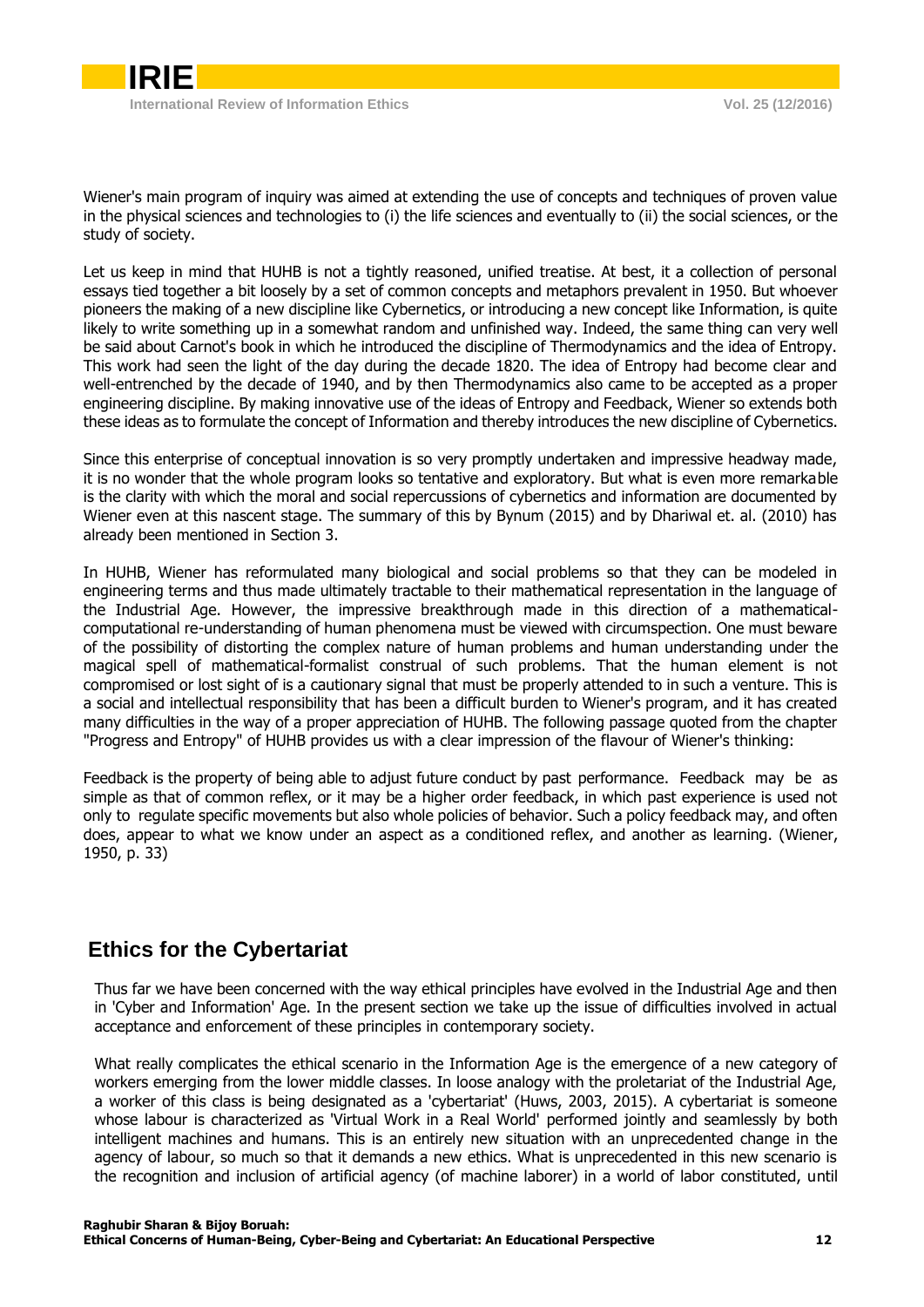

now, of natural agency (human laborer). It is this co-existence of natural and artificial agency, of human beings and intelligent machines that was anticipated by Wiener.

At this point it is incumbent on us to be ethically reflective about the social consequences and implications of this postmodern and perhaps posthuman cybertariat culture. We need to reflect particularly on the rate at which the Information Age is making its transition towards cyber society with the proliferation of intelligent autonomous machines. What prospect does this sort of spectacular advancement in digital technology have for the human world in the near and distant future?

It is quite true that the Information Age bears testimony to phenomenal intellectual and technological progress on our part. We may therefore wonder whether this intellectual ascendency to such a remarkable height also promises a parallel increase in human wisdom; so that the onset of cyber culture is indicative of fulfilling Russell's 'hope of a future far better than anything in the past'. Alternatively, we may wonder whether the cyber-cultural upsurge forebodes ethical crisis of a kind that only betrays Russell's pious hope for humanity. Both these possibilities can be contemplated in the context of what was anticipated and raised by Wiener at the nascent stage of cybernetics.

Keeping this contemplative imperative in view, we may do well selectively to pay attention to the following remarks, made by Wiener, in the chapters "Progress and Entropy" and "Language, Confusion and Jam". The first two passages are expressive of Wiener's perceptive understanding of the status of the 'automatic machine' as being the economic equivalent of 'slave labour', and also of how this new situation would motivate rapid industrial profit.

Let us remember that the automatic machine, whatever we think of any feelings that it may or may not have, is the precise economic equivalent of slave labour. Any labour which competes with slave labour must accept the economic conditions of slave labour (Weiner, 1954, p. 220).

Under the circumstances, industry will be flooded with the new tools to the extent that they appear to yield immediate profit irrespective of what long time damage they can do (Weiner, 1954, p. 219).

But the next remark is expressive of a sombre thought of uncertainty, about two disjunctive possibilities for humanity, either positive or negative. It is a 'two-way sword'; the possibility of destroying humanity is as much a matter of grave concern as is the rosy picture of high economic benefit for human progress.

…. However, there is nothing in the industrial tradition which forbids an industrialist to make a sure and quick profit, and to get out before the crash touches him personally…Thus the new industrial revolution is a two–edged sword. It may be used for the benefit of humanity, but only if humanity survives long enough to enter a period in which such a benefit is possible. It may also be used to destroy humanity, and if it is not used intelligently it can go very far in that direction (Weiner, 1954, p. 220).

However, the balance seems to tilt towards optimism, given Wiener's awareness of the presence of thinkers who are capable of responsible management of new technologies.

There are, however, hopeful signs on the horizon… I have been delighted to see that awareness on the part of a great many of those present of the social dangers of our new technology and the social obligations of those responsible for management to see that the new modalities are used for the benefit of man… the routes of good will are there, and I don't feel as thoroughly pessimistic as I did at the time of publication of the first edition of this book" (Wiener, 1954, p 162).

We have gone ahead of Wiener's assertion by more than six decades, and are in a position to assess his tilt towards optimism, despite the fact that he was fully aware of the negative side of this new age. What we witness during these six decades of human history is far from being a vindication of that optimism. The ethical propensity of the industrial and financial elite of the developed world (which has ushered in the Information Age) has not really been of the kind that ensures that 'new modalities are used for the benefit of man'. What